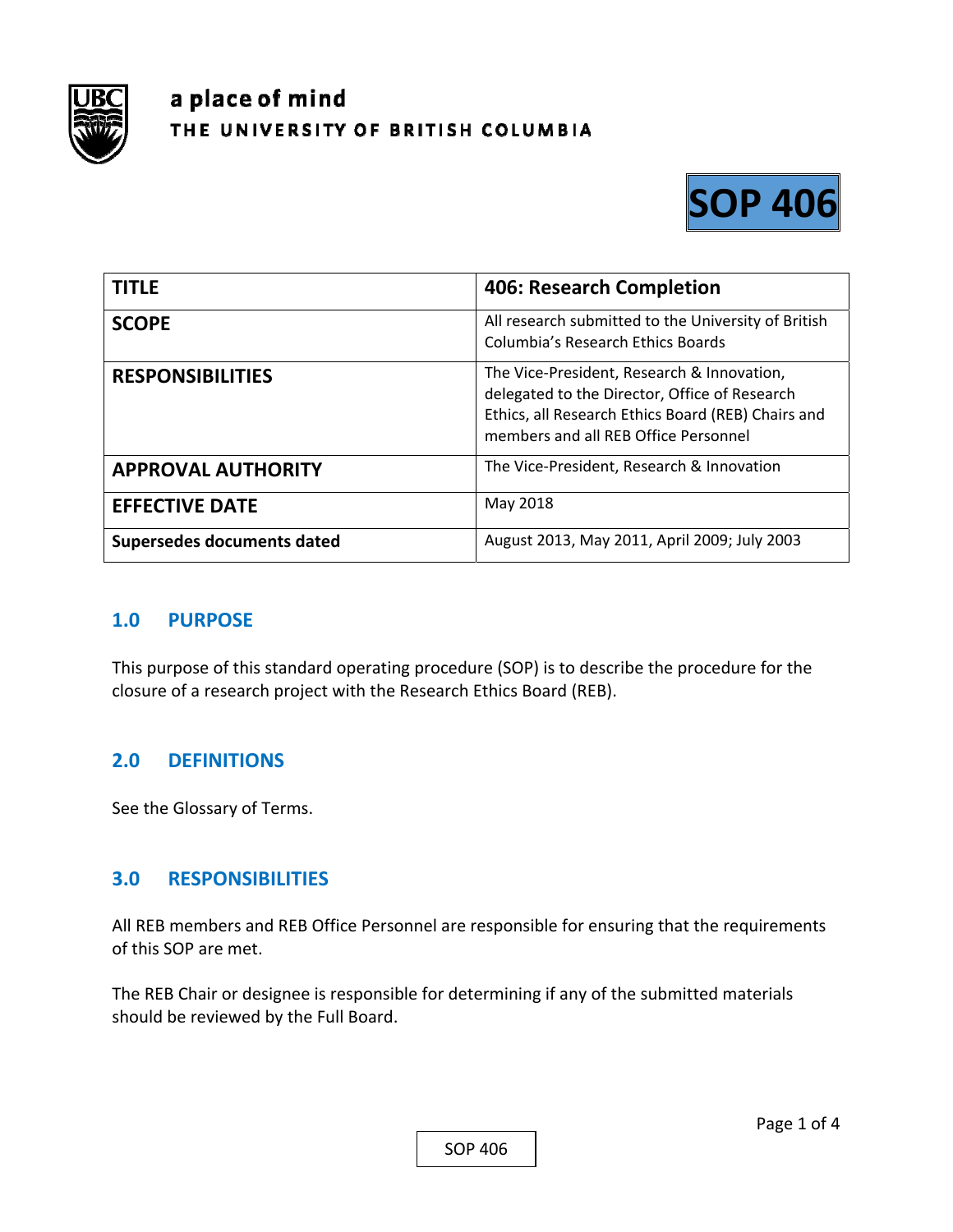## **4.0 PROCEDURE**

The Completion of research is a change in activity and must be reported to the REB<sup>1</sup>. Although participants will no longer be "at risk" under the study, a final report/notice to the REB allows it to close its files as well as providing information that may be used by the REB in the evaluation and approval of related studies.

## **4.1 Determining when Research can be Closed**

- **4.1.1** Studies may be considered completed, and an REB Completion of Clinical/Behavioural Study Form should be submitted, if the following applies:
	- Subject to U.S. regulatory requirements, for studies that involve direct human participation, no further participant contact is contemplated and all data collection procedures as per the approved protocol have been completed,
	- Subject to U.S. regulatory requirements, for studies that do not involve direct human participation (i.e., secondary use of data), the acquisition of data is complete (i.e., no new cases are being added to the study dataset),
	- For studies that analyze human tissue, no additional tissue samples are being withdrawn from or deposited to the tissue bank or being acquired from another research group,
	- For an industry sponsored study there has been an official "close‐out letter" from the sponsor,
	- For a study monitored by the NCIC CTG to be considered complete the Principal Investigator must have been notified by the NCIC CTG;
- **4.1.2** The responsible REB Office Personnel will review the research closure application and request any outstanding information, clarification or documentation from the Researcher, if needed;
- **4.1.3**  The REB Chair or designee will review the submission and issue a letter of Acknowledgement to the Researcher. The research state will change to "Terminated" and will show on the Researcher's "Inactive" tab in the RISe system;
- **4.1.4**  Once a research project is "Terminated" with the REB, no further submissions for that research will be permitted; however, if required, the Researcher still may submit relevant documents for acknowledgement and, if applicable, further investigation and/or action may be undertaken by the REB;
- **4.1.5**  If the sponsor requests additional data following the closure of the research, a request for approval shall be made to the REB and the conditions of this request will be determined at the time of the review;
- **4.1.6 U.S. Federally Funded Research:** Studies that are funded or supported by the U.S. Federal Government are considered open and subject to annual review until a research

SOP 406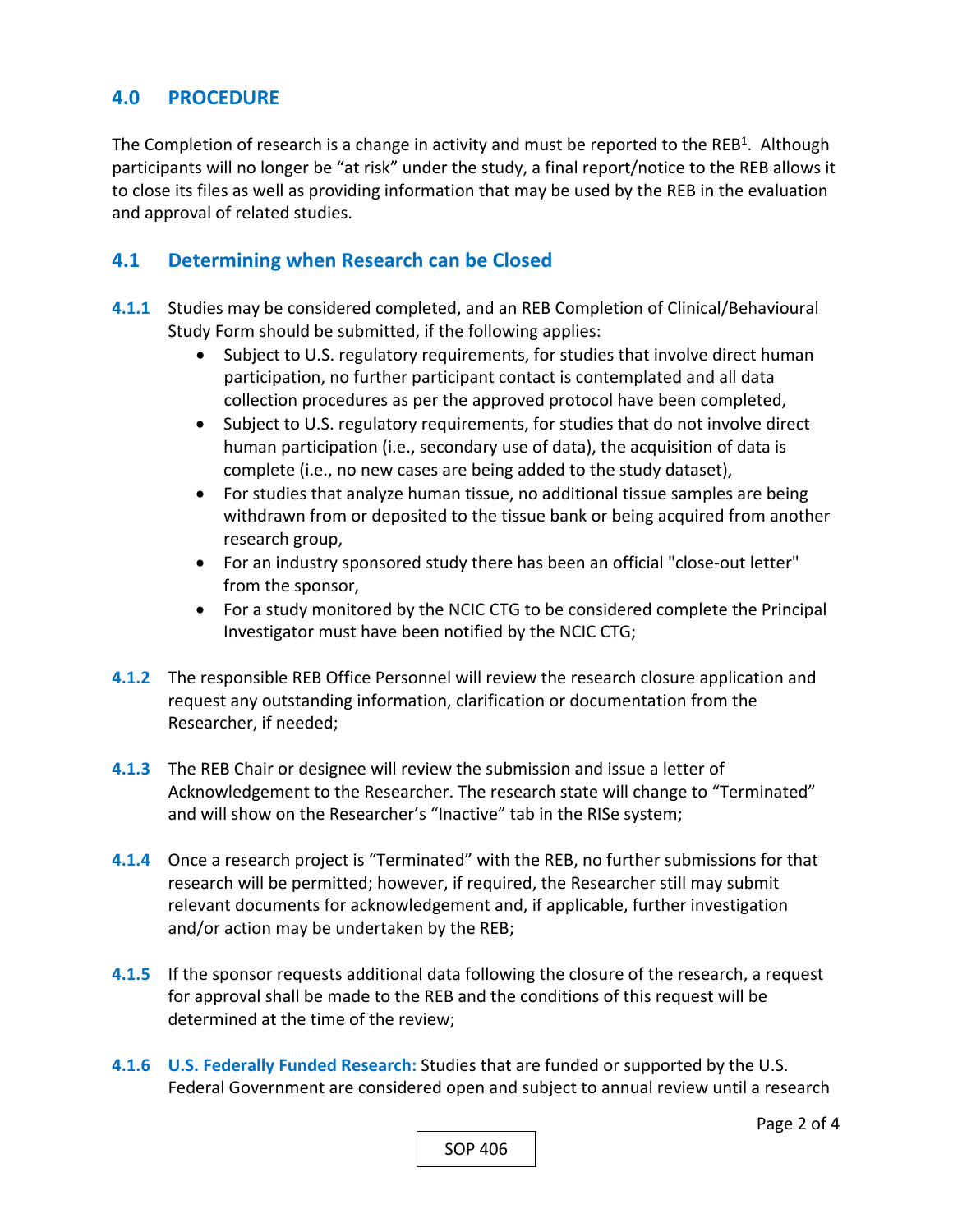project no longer involves human subjects, as defined by the Office of Human Research Protections (OHRP). OHRP only considers a research project to no longer involve human subjects when investigators have finished obtaining data through interaction or intervention with subjects or obtaining identifiable private information about the subjects which includes **using, studying, or analyzing identifiable private information (including identifiable tissue).**

## **4.2 Content of Notification of Study Closure Report**

#### **4.2.1 Clinical Trials:**

The Completion of Clinical Study Form should include:

- The Principal Investigator's affirmation that participant data collection is completed,
- Total number of research participants enrolled at the UBC (local) site,
- Date of Study Monitor's final visit,
- The final disposition/storage of all research‐related study documents,
- The final disposition of any electronic data,
- An end-of-study summary report, along with confirmation the results have been submitted to ClinicalTrials.gov, when applicable,
- Any other information relevant to the REB;
- **4.2.2** Study trial summary results are required to be submitted to ClinicalTrials.gov for all registered studies, along with confirmation of such provided to the REB;

#### **4.2.3 Other studies enrolling participants:**

The Completion of Clinical Study Form (submitted via the RISe system) should include:

- The Principal Investigator's affirmation that participant data collection is completed,
- Total number of research participants enrolled at the UBC (local) site,
- Date of Study Monitor's final visit,
- The final disposition/storage of all research-related study documents,
- The final disposition of any electronic data,
- An end-of-study summary report,
- Any other information relevant to the REB.

The Completion of Behavourial Study Form (submitted via the RISe system) should include a detailed description on data disposition methods.

#### **5.0 REFERENCES**

*1. International Conference on Harmonization – Good Clinical Practice (ICH‐GCP 4.13)*: